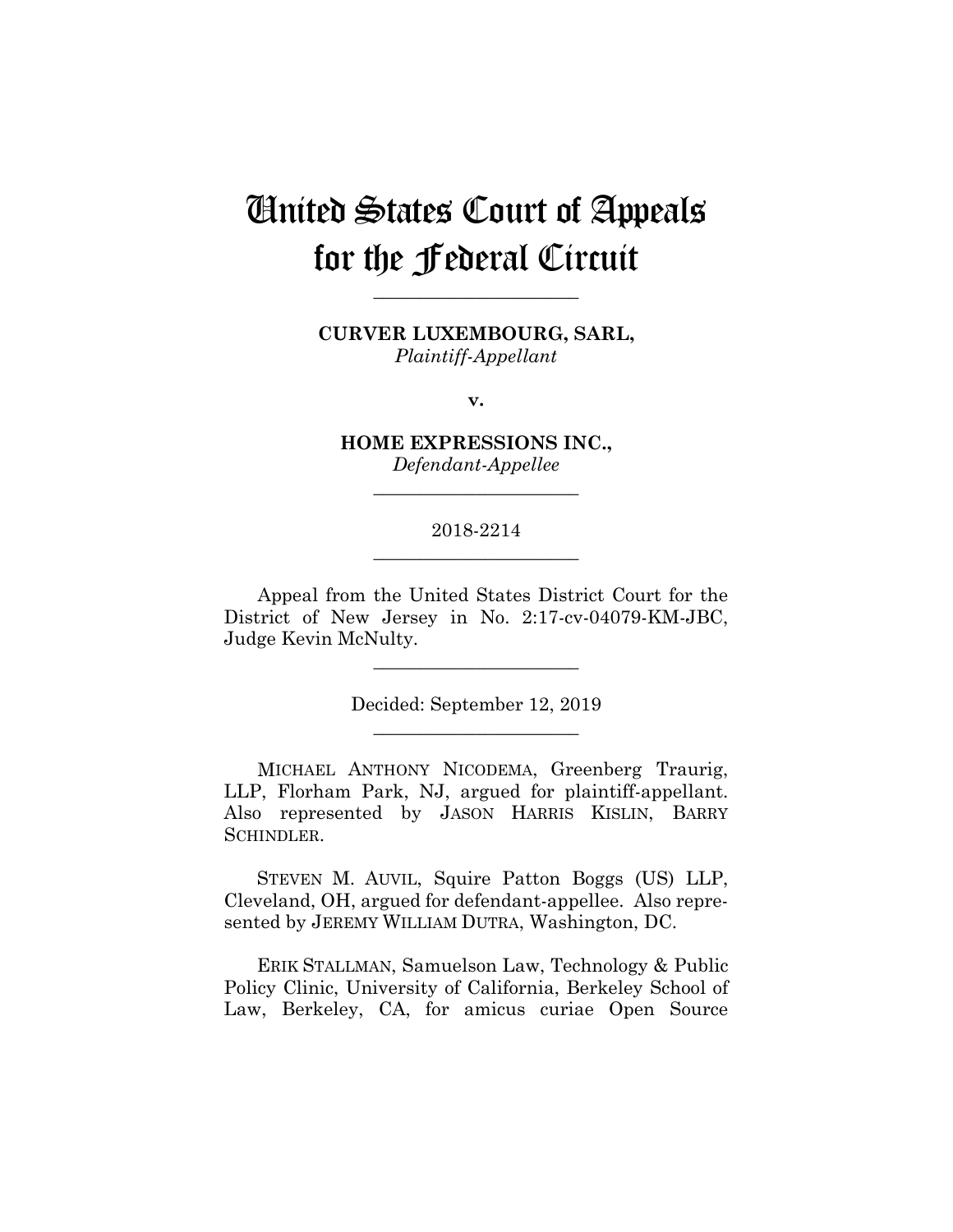Hardware Association. Also represented by JENNIFER M. URBAN.

 $\mathcal{L}_\text{max}$  and  $\mathcal{L}_\text{max}$  and  $\mathcal{L}_\text{max}$  and  $\mathcal{L}_\text{max}$ 

Before CHEN, HUGHES, and STOLL, *Circuit Judges.*

## CHEN, *Circuit Judge*

Plaintiff-appellant Curver Luxembourg, SARL (Curver) is the assignee of U.S. Design Patent No. D677,946 ('946 patent), entitled "Pattern for a Chair" and claiming an "ornamental design for a pattern for a chair." The design patent's figures, however, merely illustrate the design pattern disembodied from any article of manufacture. Curver sued defendant-appellee Home Expressions Inc. (Home Expressions) in the United States District Court for the District of New Jersey, alleging that Home Expressions made and sold baskets that incorporated Curver's claimed design pattern and thus infringed the '946 patent. Home Expressions moved to dismiss under Federal Rule of Civil Procedure 12(b)(6), arguing that its accused baskets could not infringe because the asserted design patent was limited to chairs only. The district court agreed with Home Expressions and granted the motion. The question on appeal is whether the district court correctly construed the scope of the design patent as limited to the illustrated pattern applied to a chair, or whether the design patent covers any article, chair or not, with the surface ornamentation applied to it. Because we agree with the district court that the claim language "ornamental design for a pattern for a chair" limits the scope of the claimed design in this case, we affirm.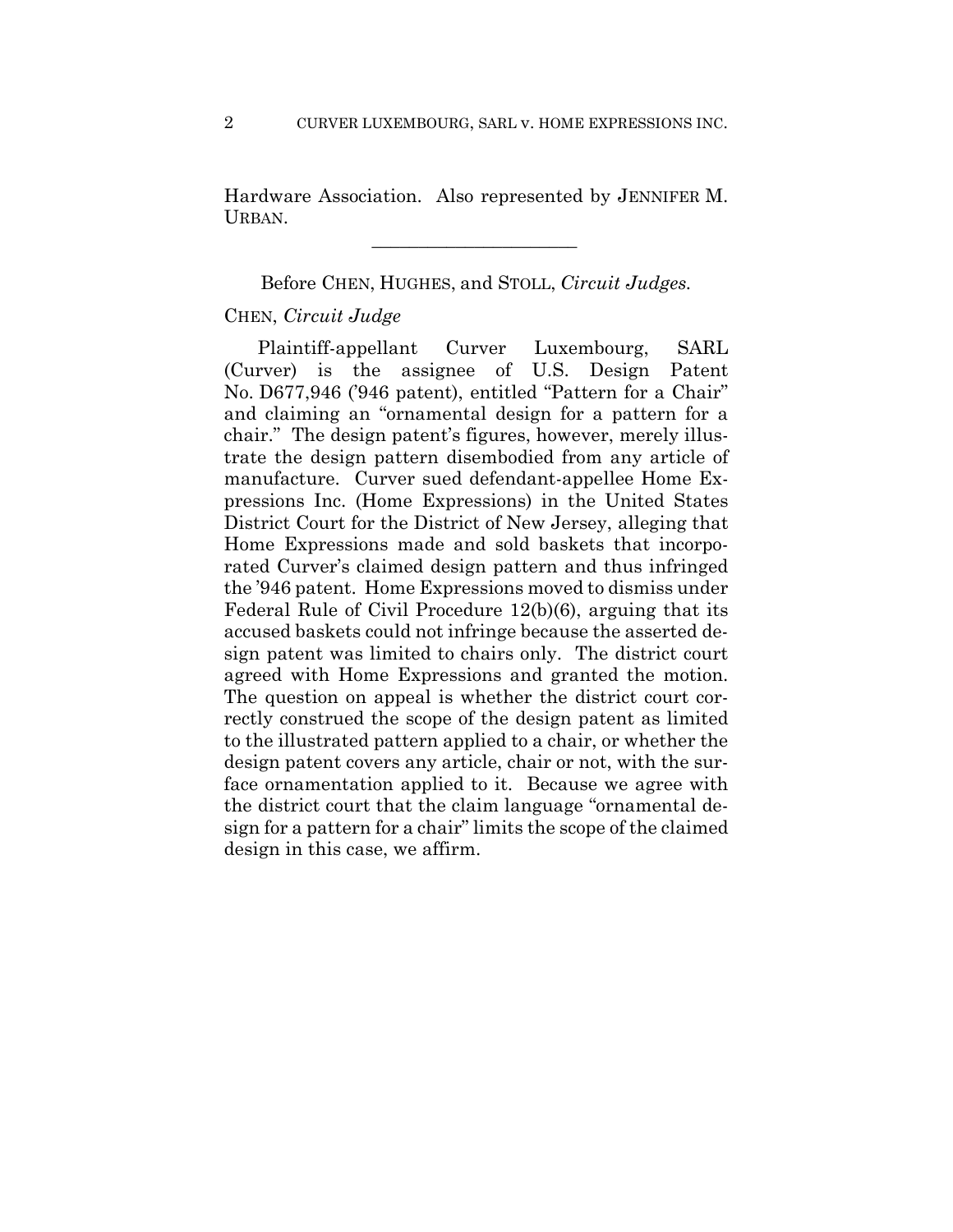## **BACKGROUND**

The '946 patent was filed in 2011 and claims an overlapping "Y" design, as illustrated in Figure 1 below. J.A. 24. The title, description of figures, and claim of the '946 patent all consistently recite a "pattern for a chair." *Id.*  But none of the figures illustrate a design being applied to a chair.



**FIG. 1** 

The term "chair" first appeared through amendment during prosecution. Curver originally applied for a patent directed to a pattern for "furniture," not a chair specifically. The original title was "FURNITURE (PART OF-)." J.A. 66. The original claim recited a "design for a furniture part." J.A. 67. And each of the figures was described as illustrating a "design for a FURNITURE PART." J.A. 66–67. None of the figures illustrated a chair, any furniture, or any furniture part.

The Patent Office allowed the claim but objected to the title, among other things. The examiner stated that under 37 C.F.R. § 1.153 and the Patent Office's Manual of Patent Examining Procedure (MPEP) § 1503(I), the title must designate a "particular article" for the design. Under these provisions, the examiner found that the title's use of "Part of" and the specification's use of "Part" were "too vague" to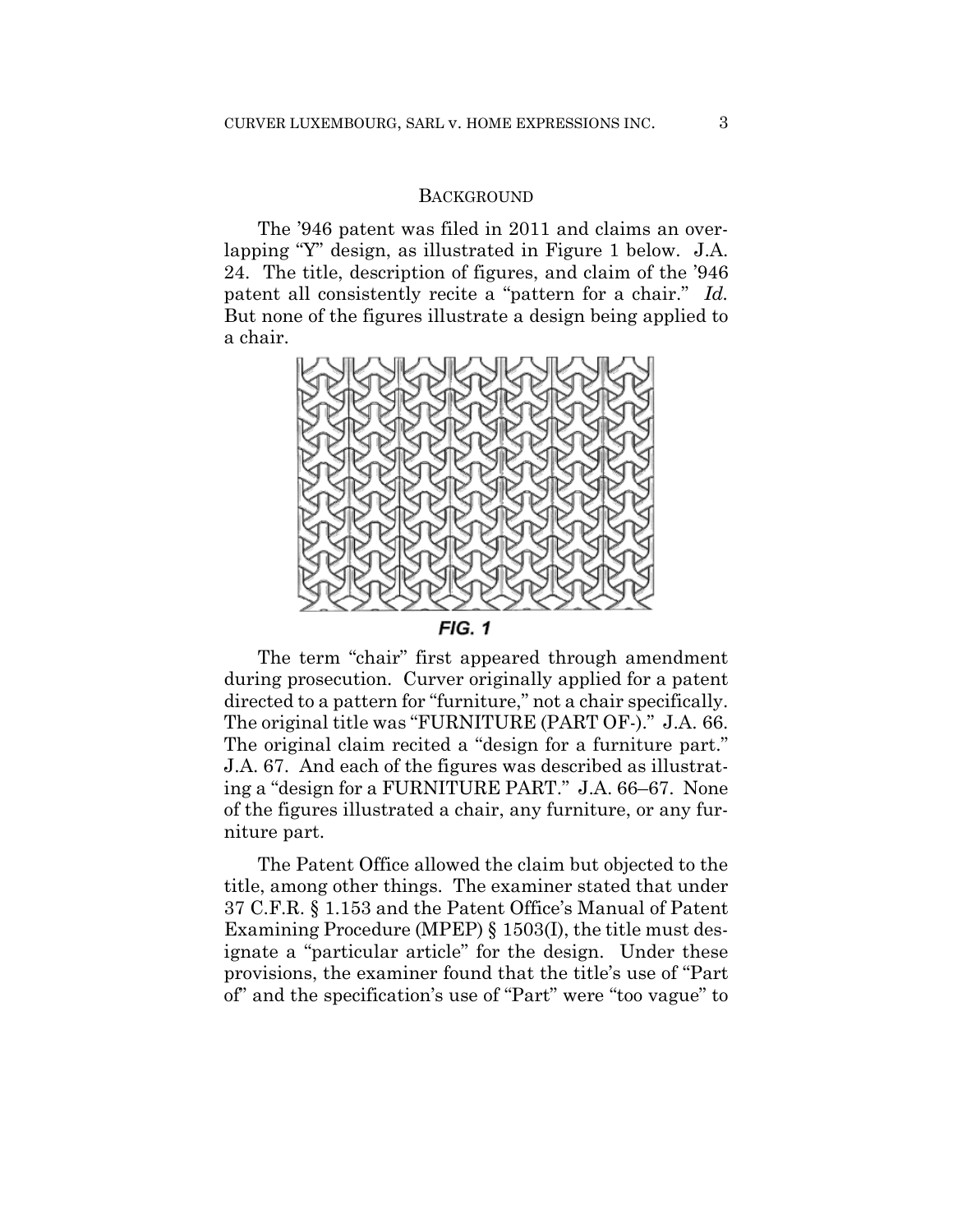constitute an article of manufacture. J.A. 61. To remedy this problem, the examiner suggested that the title be amended to read "Pattern for a Chair," and that "[f]or consistency," the "title [] be amended throughout the application." *Id.* (noting that "[t]he claim in a design patent must be directed to the design for an article" under 35 U.S.C. § 171). Curver adopted the examiner's suggestion, replacing the original title with "Pattern for a Chair" and replacing "furniture part" with "pattern for a chair" in the claim and figure descriptions to be consistent with the amendment to the title. J.A. 66–67. Referring to these amendments, Curver acknowledged that "the title and the specification have been amended as required in the Office Action." J.A. 69. Curver did not amend the figures to newly illustrate a chair. The examiner accepted these amendments and allowed the application.

### DISTRICT COURT PROCEEDINGS

Home Expressions makes and sells baskets that incorporate an overlapping "Y" design similar to the pattern disclosed in the '946 patent, as shown below. J.A. 5.

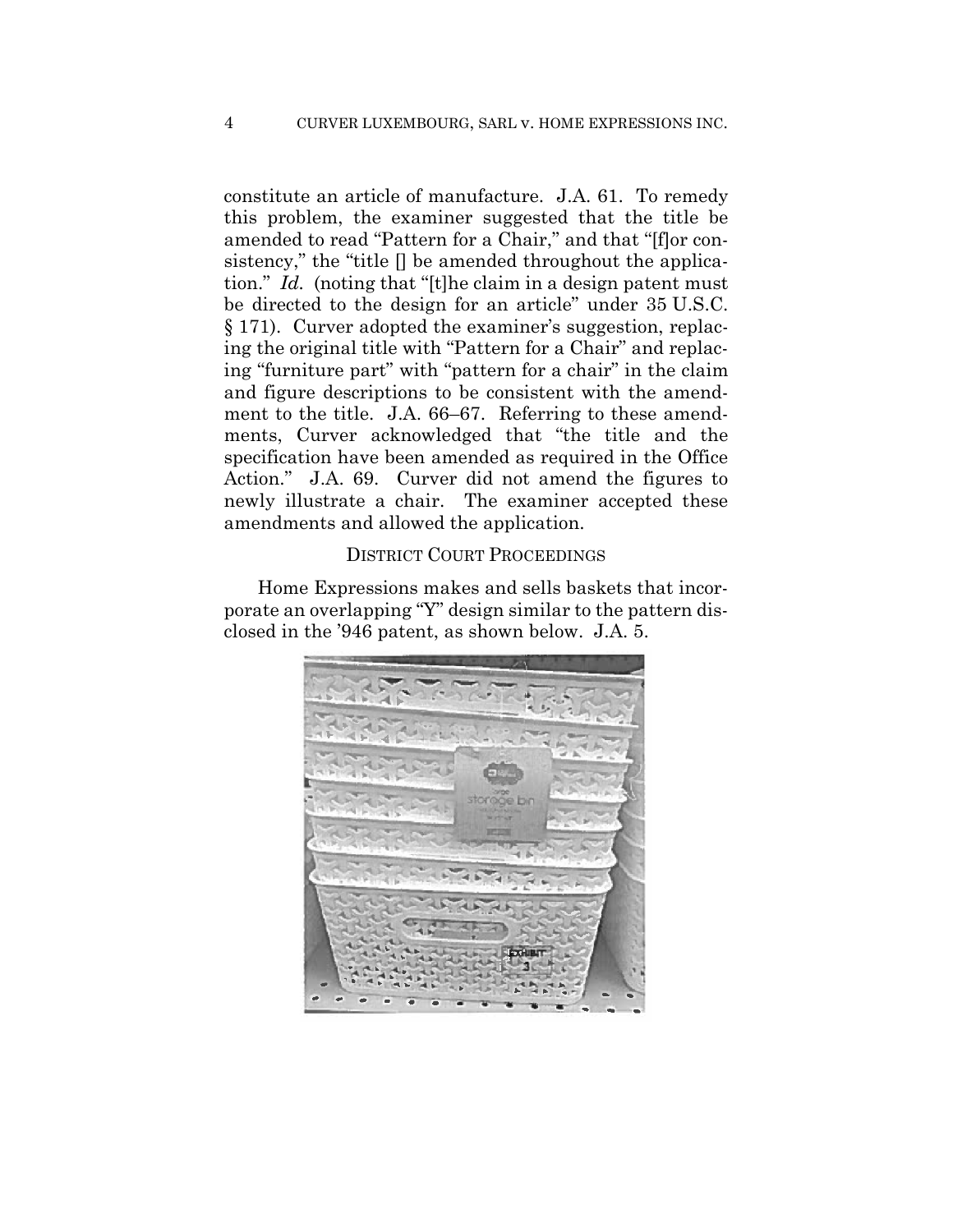Curver filed a complaint against Home Expressions in district court accusing these basket products of infringing the '946 patent. Home Expressions filed a motion to dismiss Curver's complaint under Rule 12(b)(6) for failing to set forth a plausible claim of infringement. The district court granted the motion.

To determine whether the complaint stated a plausible infringement claim, the district court conducted a two-step analysis. First, it construed the scope of the design patent. Second, it compared the accused products to the claimed design as construed to determine whether the products infringed. Under the "ordinary observer" test, an accused product infringes a design patent if "in the eye of an ordinary observer . . . two designs are substantially the same," such that "the resemblance is such as to deceive such an observer, inducing him to purchase one supposing it to be the other . . . ." *Gorham Co. v. White*, 81 U.S. 511, 528 (1871) (articulating the "ordinary observer" test for design patent infringement); *Egyptian Goddess, Inc. v. Swisa, Inc.*, 543 F.3d 665, 672 (Fed. Cir. 2008) (en banc) (making the "ordinary observer" test in *Gorham* the sole test for determining design patent infringement). At the first step, the district court construed the scope of the '946 patent to be limited to the design pattern illustrated in the patent figures as applied to a chair, explaining that "[t]he scope of a design patent is limited to the 'article of manufacture' *i.e.*, the product—listed in the patent." J.A. 16. At the second step, the district court found that an ordinary observer would not purchase Home Expressions's *basket* with the ornamental "Y" design believing that the purchase was for an ornamental "Y" design applied to a *chair*, as protected by the '946 patent. Accordingly, the district court dismissed the complaint pursuant to Rule 12(b)(6) for failing to set forth a plausible claim of infringement.

Curver timely appealed to this court. We have jurisdiction pursuant to 28 U.S.C.  $\S$  1295(a)(4)(A).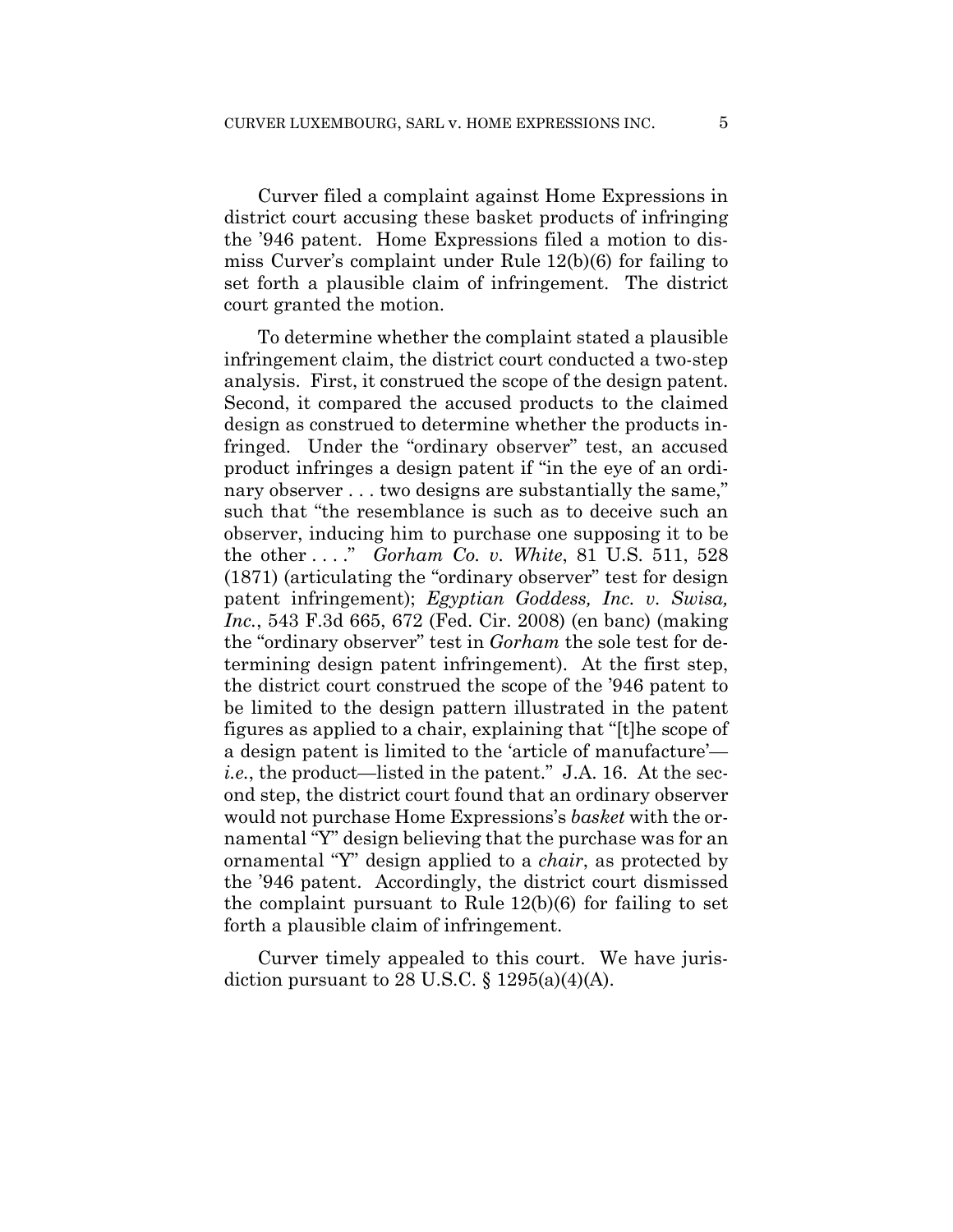#### STANDARD OF REVIEW

We review a decision to grant a motion to dismiss under regional circuit law. *C&F Packing Co., v. IBP, Inc.*, 224 F.3d 1296, 1306 (Fed. Cir. 2000). Under Third Circuit law, we review a district court's grant of a motion to dismiss under Rule 12(b)(6) *de novo*. *Sands v. McCormick*, 502 F.3d 263, 267 (3d Cir. 2007).

## **DISCUSSION**

On appeal, Curver argues that in determining that the scope of its design patent was limited to a chair, the district court improperly relied on claim language reciting a "pattern for a chair," rather than focusing on the figures which are devoid of any chair illustrations. Given that the figures fail to illustrate any particular article of manufacture,<sup>1</sup>

<u>.</u>

<sup>1</sup> In its Reply, Curver argues that the figures depict a "three-dimensional panel structure that includes the ornamental Y pattern," and that under *Samsung Electronics Co. v. Apple Inc.*, 137 S. Ct. 429, 435 (2016), this "panel" provides the requisite "article of manufacture" because it is a "component" of a product. Appellant's Reply Br. at 6–7. This is the first time on appeal Curver attempts to identify any article of manufacture in the drawings, and thus we find this argument waived. In any event, we note that we are unpersuaded that Curver's purported panel constitutes the type of "component" contemplated by *Samsung* as being an "article of manufacture." In *Samsung*, the components covered by Apple's design patents were parts of a concrete "multicomponent" smartphone product, not a surface ornamentation disembodied from any identifiable product, as here. 137 S. Ct. at 433–35. Taking Curver's argument to its logical extreme, any applicant could potentially obtain a patent on a two-dimensional graphic so long as it is illustrated with some thickness such that it could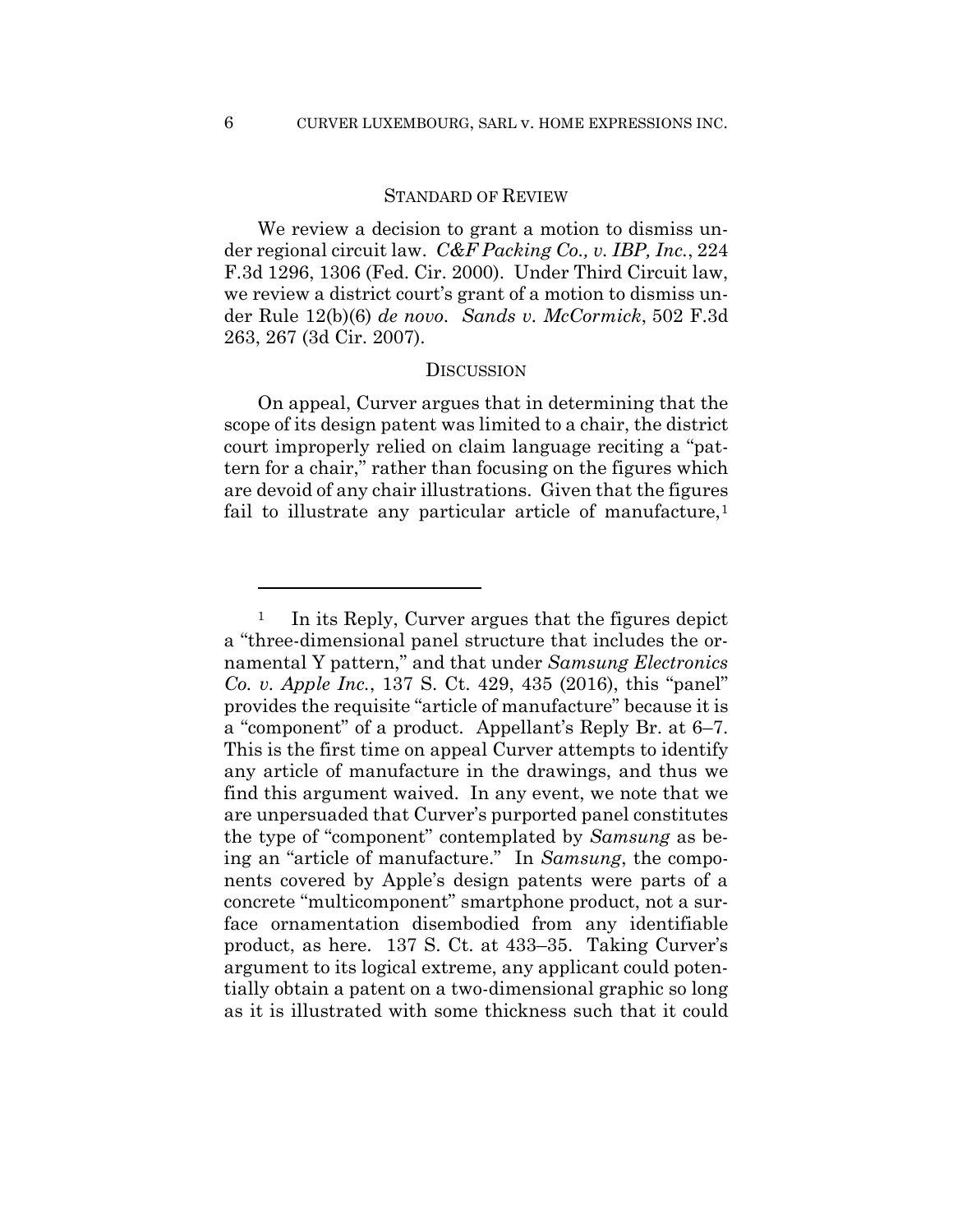Curver's argument effectively collapses to a request for a patent on a surface ornamentation design *per se*. As Curver itself acknowledges, our law has never sanctioned granting a design patent for a surface ornamentation in the abstract such that the patent's scope encompasses every possible article of manufacture to which the surface ornamentation is applied. Oral Arg. at 10:41–11:04. We decline to construe the scope of a design patent so broadly here merely because the referenced article of manufacture appears in the claim language, rather than the figures.

This is a case of first impression. Under 35 U.S.C. § 171, federal statute permits patent protection for a "new, original and ornamental design for an article of manufacture." To define the scope of a design patent, we have traditionally focused on the figures illustrated in the patent. *See, e.g.*, *Pac. Coast Marine Windshields Ltd. v. Malibu Boats, LLC*, 739 F.3d 694, 702 (Fed. Cir. 2014) ("[I]n design patents, unlike utility patents, the claimed scope is defined by drawings rather than language  $\dots$ ."); *In re Daniels*, 144 F.3d 1452, 1456 (Fed. Cir. 1998) ("It is the drawings of the design patent that provide the description of the invention."); *In re Klein*, 987 F.2d 1569, 1571 (Fed. Cir. 1993) ("As is usual in design applications, there is no description other than the drawings."); *In re Mann*, 861 F.2d 1581, 1582 (Fed. Cir. 1988) ("The claim at bar, as in all design cases, is limited to what is shown in the application drawings."). But critically, none of these cases confront the atypical situation we have here, where all of the drawings fail to depict an article of manufacture for the ornamental design. Thus, we address for the first time whether claim language specifying an article of manufacture can limit the scope of a design patent, even if that article of manufacture is not actually illustrated in the

constitute a panel "component" that is part of a larger product.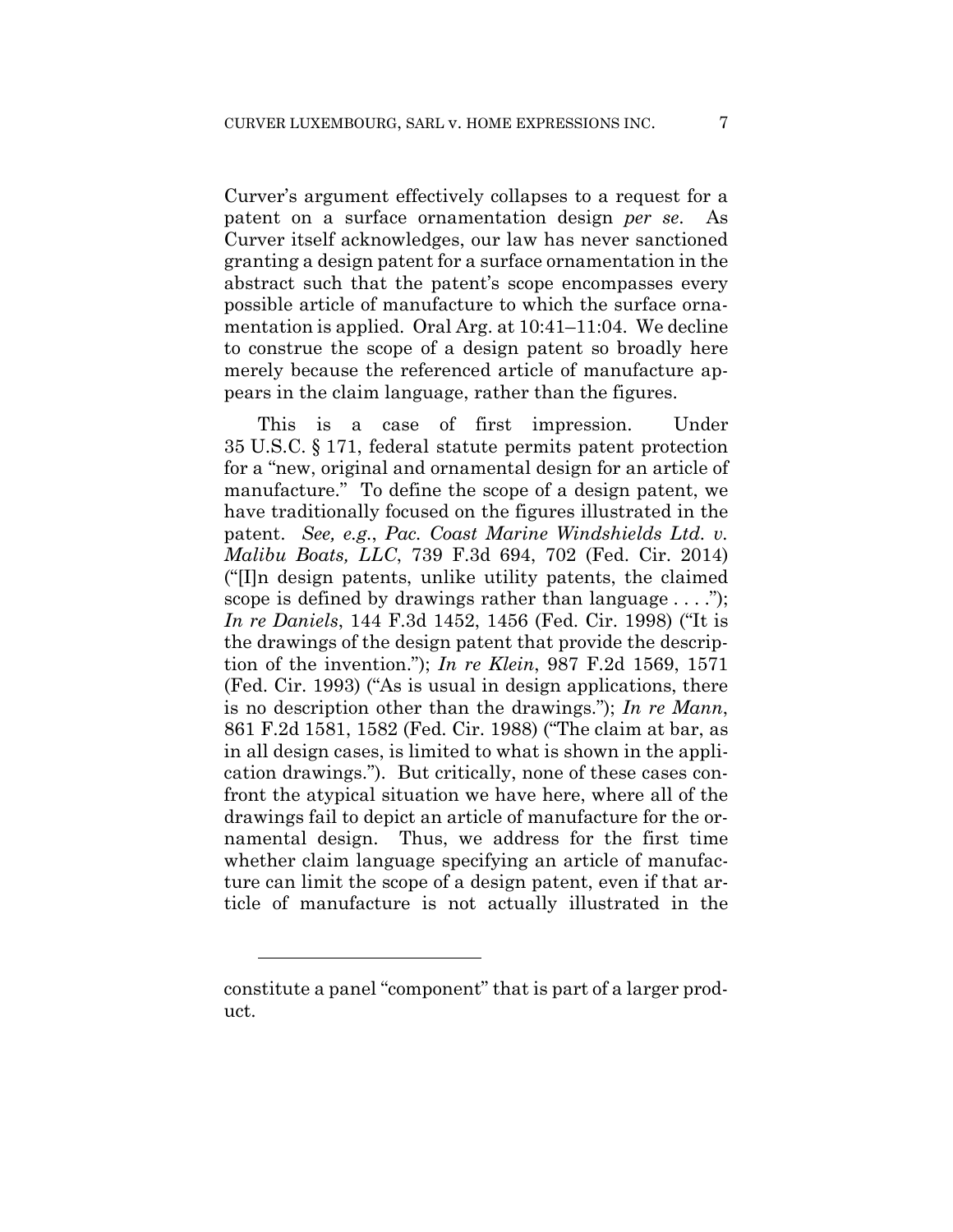figures. Given that long-standing precedent, unchallenged regulation, and agency practice all consistently support the view that design patents are granted only for a design applied to an article of manufacture, and not a design *per se*, we hold that claim language can limit the scope of a design patent where the claim language supplies the only instance of an article of manufacture that appears nowhere in the figures.

In *Gorham*, the leading design patent case decided more than one hundred years ago, the Supreme Court stated that "[t]he acts of Congress which authorize the grant of patents for designs" contemplate "not an abstract impression, or picture, but an aspect given to those objects mentioned in the acts." 81 U.S. at 524. In characterizing the invention in a design patent, the Supreme Court focused not only on the distinctiveness of the design pattern itself, but how the design transformed the appearance of the "article of manufacture" to which the design was applied. *Id.* at 524–25 ("And the thing invented or produced, for which a patent is given, is that which gives a peculiar or distinctive appearance to the manufacture, or article to which it may be applied, or to which it gives form.").

Decades later, our predecessor court reinforced *Gorham*'s application-focused view of design patents, stating that "it is the *application of the design to an article of manufacture* that Congress wishes to promote, and an applicant has not reduced his invention to practice and has been of little help to the art if he does not teach the manner of applying his design." *In re Schnell*, 46 F.2d 203, 209 (CCPA 1931) (emphasis added).

Agency practice is in line with this precedent. For over one hundred years, the Patent Office has made clear that it does not grant patents for designs disembodied from an article of manufacture. In *Ex parte Cady*, an artist applied for a design patent on an illustration of "Peter Rabbit," a character in a well-known children's book. 1916 Dec.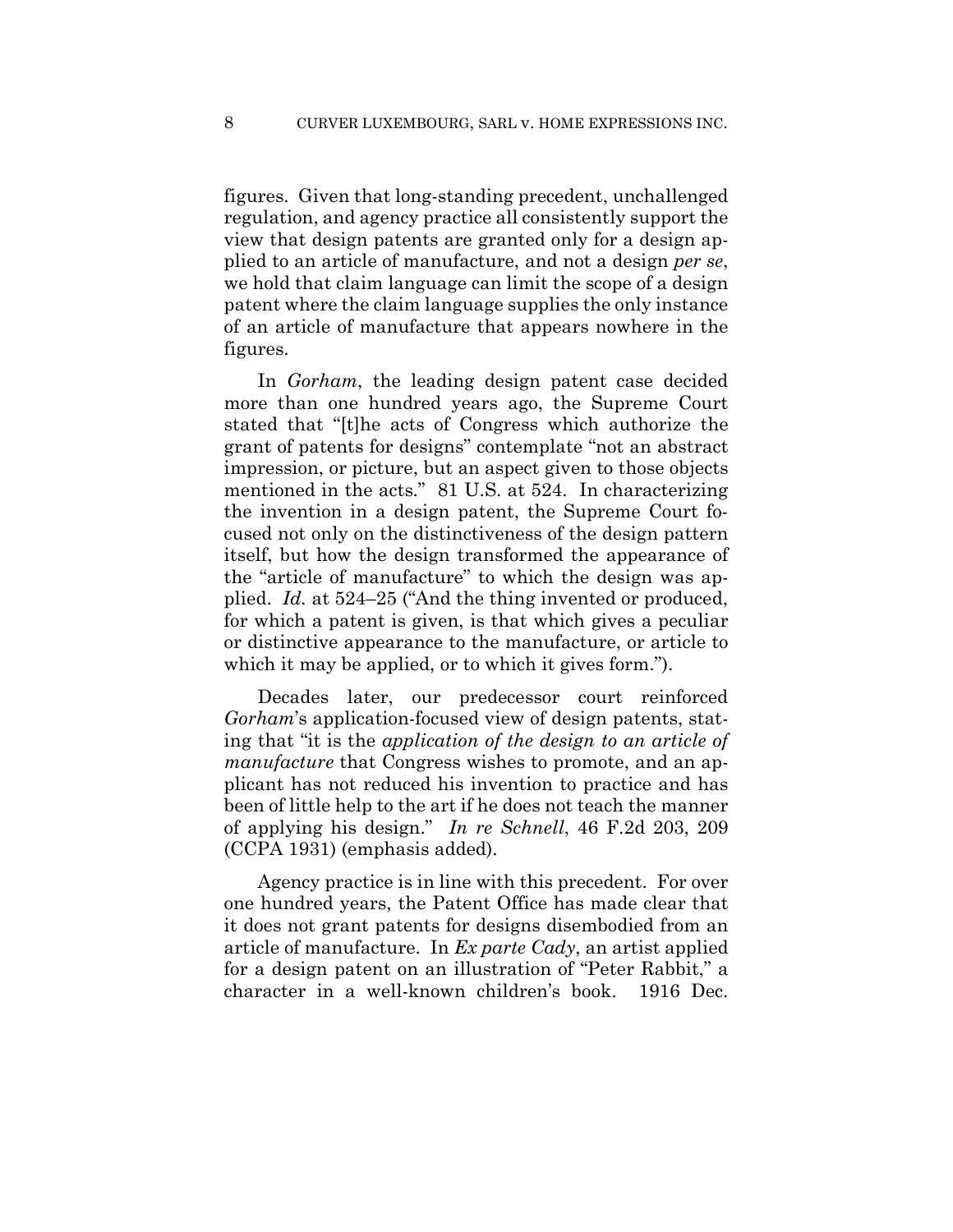Comm'r Pat. 62 (1916). The Commissioner of Patents upheld the examiner's rejection of the application, explaining:

[a] disembodied design or a mere picture is not the subject of [design] patent, and it follows that the specification must not so indicate . . . . The invention is not the article and is not the design *per se*, but is the design *applied*.

Id. at 68 (emphases in original). Consistent with precedent and agency practice, the Patent Office promulgated 37 C.F.R. § 1.1532 in 1959, specifying rules for the form and content of design patent applications. Curver, who does not challenge this regulation, is bound by it here. Section 1.153(a) provides:

The title of the design must designate the particular article. No description, other than a reference to the drawing, is ordinarily required. The claim shall be in formal terms to the ornamental design for the article (specifying name) *as shown, or as shown and described*.

§ 1.153(a) (emphasis added). This regulation tells us two things: 1) the claim is not directed to a design *per se*, but a design for an identified article, and 2) the scope of the design claim can be defined either by the figures ("as shown") or by a combination of the figures and the language of the design patent ("as shown and described"). *Id.* Thus, to obtain a design patent, § 1.153(a) requires that the design be tied to a particular article, but this regulation permits claim language, not just illustration alone, to identify that article.

<u>.</u>

<sup>2</sup> We discuss the pre-America Invents Act (AIA) version of 37 C.F.R. § 1.153 because the '946 patent was filed on April 8, 2011, before September 16, 2012, the effective date of the AIA.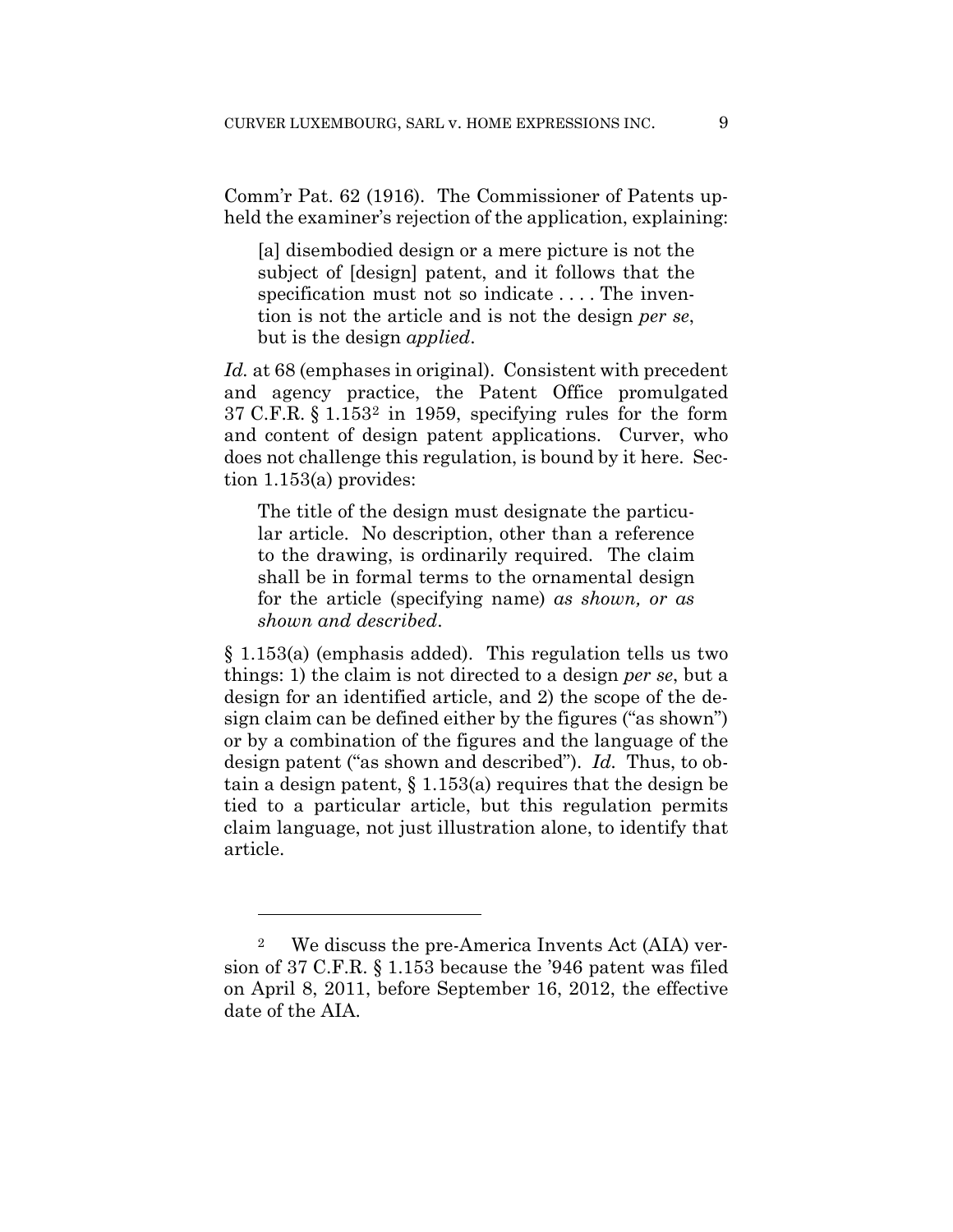The Patent Office's guidelines governing examination procedure make clear that a design patent will not be granted unless the design is applied to an article of manufacture. The MPEP defines "the subject matter which is claimed [a]s the design embodied in or *applied to an article of manufacture (or portion thereof)*" and explains that the "[d]esign is inseparable from the article to which it is applied and cannot exist alone merely as a scheme of surface ornamentation." MPEP § 1502 (emphasis added). Furthermore, these guidelines direct examiners to reject under 35 U.S.C. § 171 a claim "that is not applied to or embodied in an article of manufacture." MPEP § 1504.01. As the MPEP suggests, identifying the article of manufacture serves to notify the public about the general scope of protection afforded by the design patent. *See* MPEP § 1503.01(I) (amended November 2015) ("The title of the design identifies the article in which the design is embodied by the name generally known and used by the public and may contribute to defining the scope of the claim."). If we adopted a design *per se* rule, "the title and claim language would provide no useful information at all." Sarah Burstein, *The Patented Design*, 83 TENN. L. REV. 161, 212 (2015). In contrast, tying the design pattern to a particular article provides more accurate and predictable notice about what is and is not protected by the design patent. *See id*.3

<sup>3</sup> Limiting the scope of a design patent based on disclosed articles of manufacture also promotes the administrability of the examination process by imposing practicable limits on prior art searching, which would otherwise be unduly time-consuming. *Id.* Given that inventors of creative designs can seek protection through copyright, placing such burdens on the patent system seems particularly unnecessary. *See Star Athletica, L.L.C. v. Varsity Brands, Inc.*, 137 S. Ct. 1002, 1010 (2017)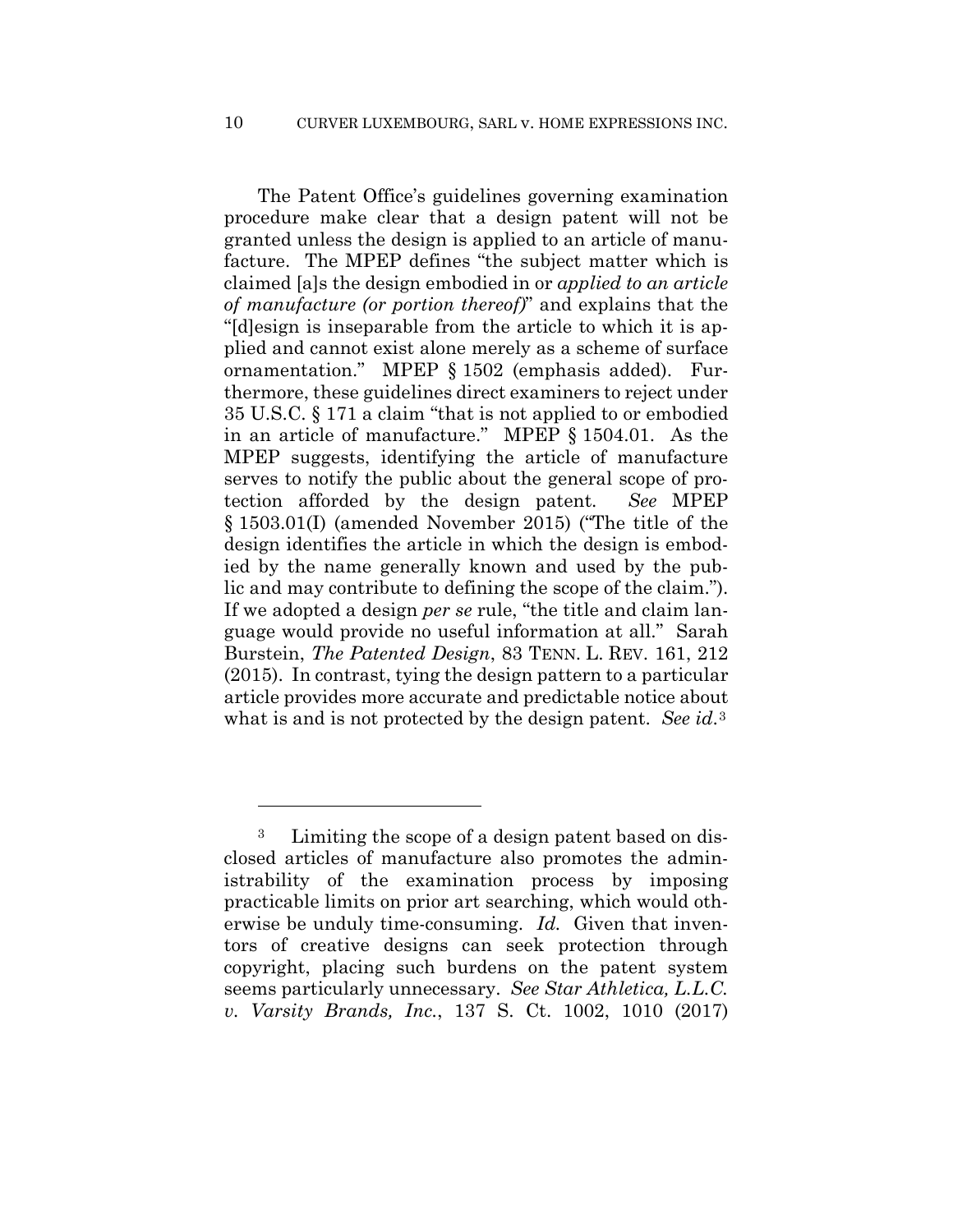On appeal, Curver argues that the district court improperly applied prosecution history estoppel to limit the scope of its design patent to a chair by focusing on the design patent's text instead of the figures. Curver further notes that because the originally-filed claim reciting a "design for a furniture part" was allowed by the examiner before the claim was amended to recite a "pattern for a chair," Curver did not surrender the broader scope encompassed by its original claim. Appellant's Opening Br. at 18–21. While we agree that courts typically look to the figures to define the invention of the design patent, it is inappropriate to ignore the only identification of an article of manufacture just because the article is recited in the design patent's text, rather than illustrated in its figures. Here, the prosecution history shows that Curver amended the title, claim, and figure descriptions to recite "pattern for a chair" in order to satisfy the article of manufacture requirement necessary to secure its design patent. The examiner found that Curver's original title of "FURNITURE (PART OF-)" was "too vague" to constitute a "particular article" under § 1.153(a) and suggested that the title be amended to read "Pattern for a Chair." J.A. 61. Curver did not dispute the validity of that requirement and instead amended the title, claim, and figure descriptions to clarify that the pattern was for a chair "as required in the Office Action." J.A. 69. The Patent Office accepted these amendments and did not require Curver to supply new drawings illustrating the ornamental design applied to a chair. Because the "pattern for a chair" amendments were made pursuant to § 1.153 requiring the designation of a particular article of manufacture, and this requirement was necessary to secure the patent, we hold that the scope of the '946 patent is limited by those amendments, notwithstanding the

<sup>(</sup>stating that copyright protects "pictorial, graphic, or sculptural feature[s]" that are separable from a useful article).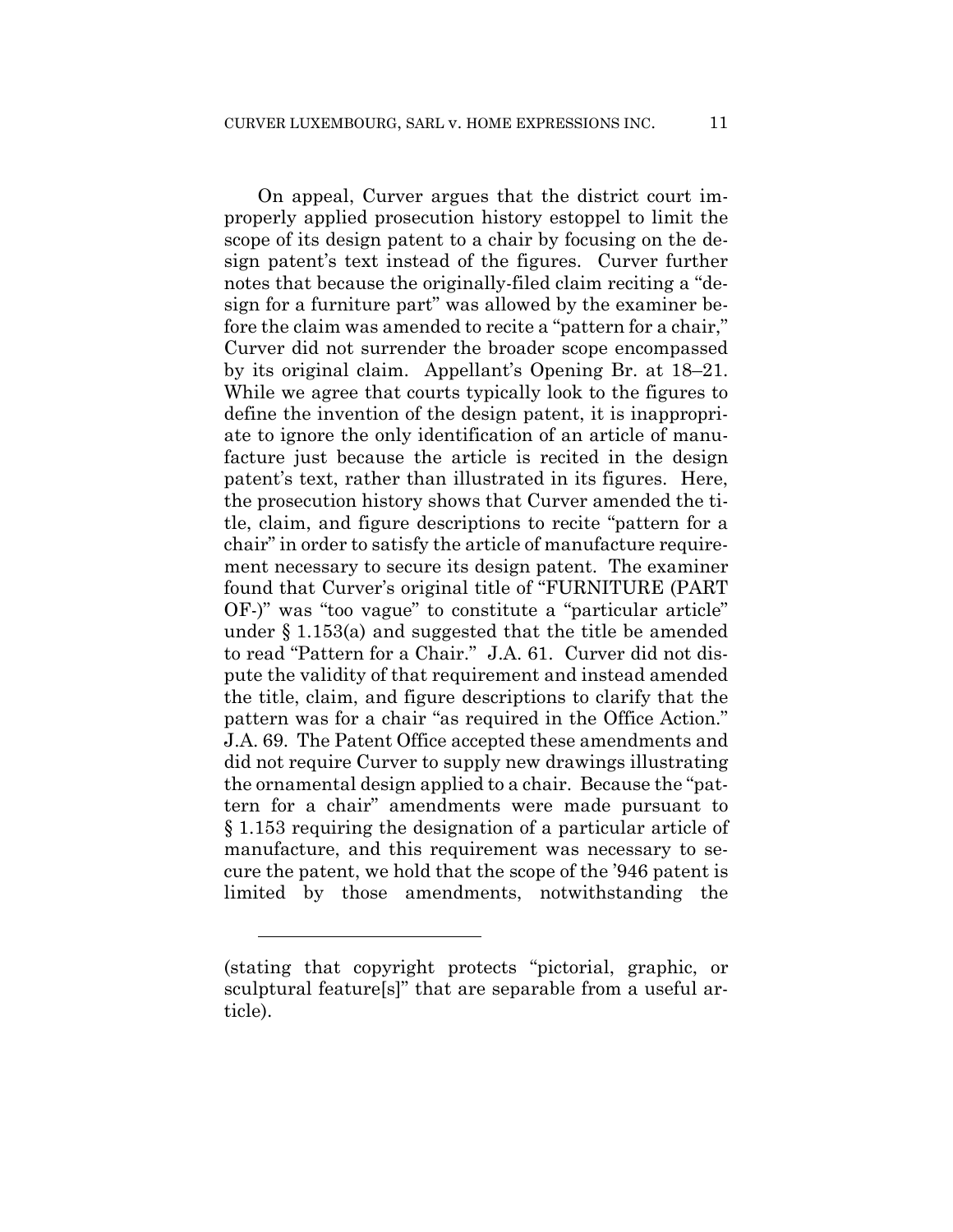applicant's failure to update the figures to reflect those limiting amendments.

Curver additionally argues that the district court misapplied the test for determining infringement based on *In re Glavas*, 230 F.2d 447, 450 (CCPA 1956)*.* According to Curver, *Glavas* suggested that a surface ornamentation for an article of manufacture can be anticipated by a prior art article that shares the same surface ornamentation, even though the prior art article is completely unrelated, i.e., non-analogous art, to the article shown in the design patent.Appellant's Opening Br. at 15–18. Curver thus reads *Glavas* as stating that the underlying article to which a surface ornamentation is applied is of no moment when considering anticipation. We have historically used the same test to determine anticipation and infringement. *See, e.g.*, *Peters v. Active Mfg. Co.*, 129 U.S. 530, 537 (1889) ("That which infringes, if later, would anticipate if earlier."); *Int'l Seaway Trading Corp. v. Walgreens Corp.*, 589 F.3d 1233, 1239 (Fed. Cir. 2009) ("[I]t has been well established for over a century that the same test must be used for both infringement and anticipation . . . ."). Seeking to extend Curver's asserted anticipation rationale from *Glavas* to infringement here, Curver argues that a product that applies a design pattern to a basket can infringe a design patent that claims the same design pattern "for a chair." We disagree because we are unpersuaded that the statement in *Glavas* about anticipation necessarily impacts our infringement decision.

First, we note that the statement about anticipation in *Glavas* is dictum and thus not binding. Because the *Glavas*  court was asked only to review a determination of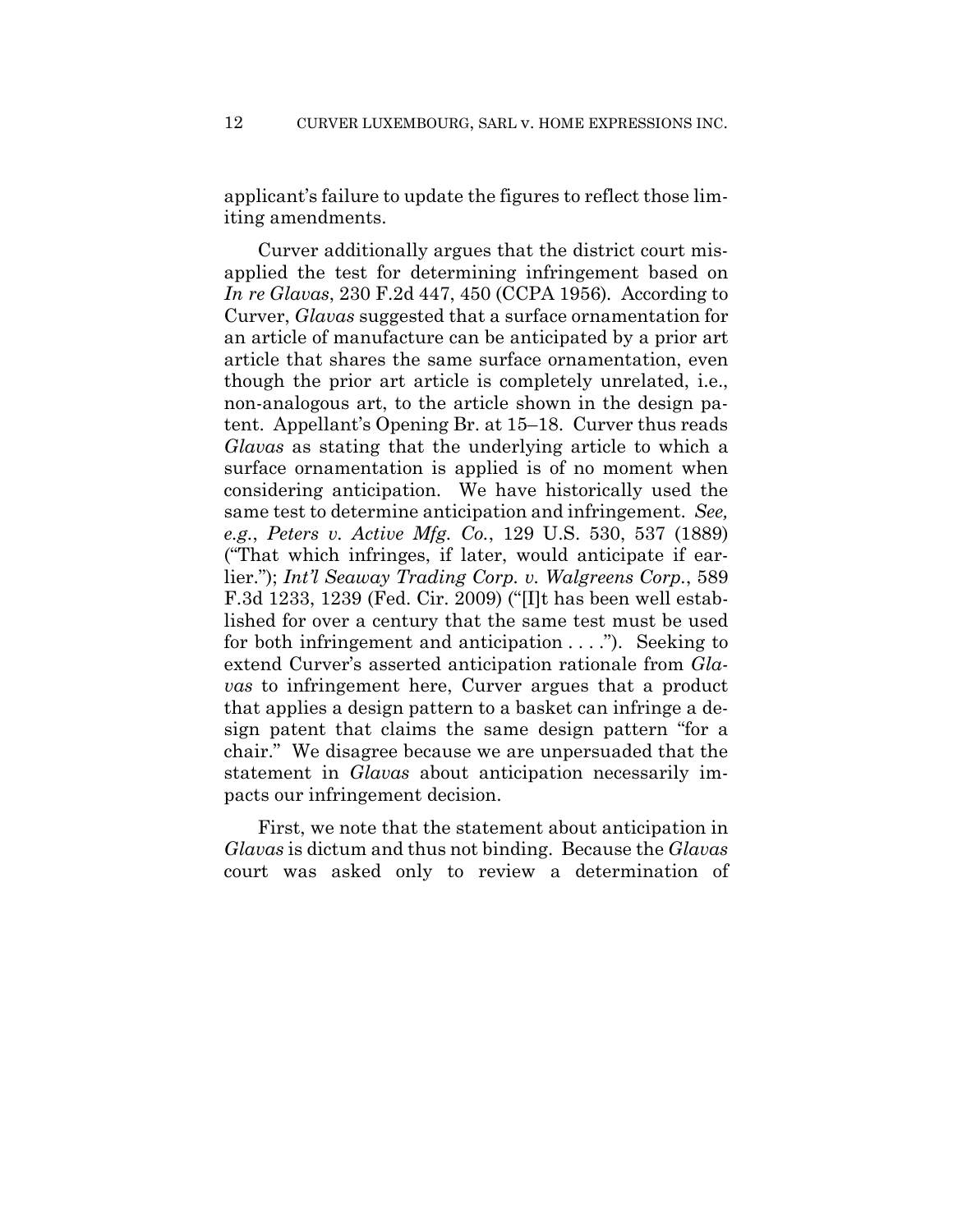*obviousness*,<sup>4</sup> the statement about *anticipation* was unnecessary to reach its holding about obviousness.

Second, *Glavas* does not appear to go as far as Curver would like. The relevant portion of *Glavas* cited by Curver contemplated anticipation by a prior art article having a different "use" than the article illustrated in the design patent but nevertheless sharing "substantially the same appearance." *Glavas*, 230 F.2d at 450 ("It is true that the use to which an article is to be put has no bearing on its patentability as a design and that if the prior art discloses any article of substantially the same appearance as that of an applicant, it is immaterial what the use of such article is. Accordingly, so far as anticipation by a single prior art disclosure is concerned, there can be no question as to nonanalogous art in design cases."). Contrary to Curver's assertion, *Glavas*'s dictum did not state that a design patent disclosing a surface ornamentation applied to a given article (e.g., an ornamental drawing on the side of a flower pot) can be anticipated by an unrelated article having a very different physical appearance and form (e.g., cover of a laptop computer). Here, there is no dispute that a basket embodying a particular ornamental pattern is not substantially similar in appearance to a chair embodying that same pattern such that the former would infringe a design patent covering the latter. *See* Oral Arg. at 6:26–6:59.

Third, even if *Glavas*'s dictum permitted anticipation by articles of manufacture that looked distinctly different from the article illustrated in the design patent, that dictum is subject to our en banc decision in *Egyptian Goddess*, which changed the standard for determining design patent

<sup>4</sup> Specifically, the *Glavas* court was asked to address whether a prior art reference showing a pillow could serve as analogous art for purposes of rendering obvious a design patent application for a swimming "float." *Glavas*, 230 F.2d at 449.